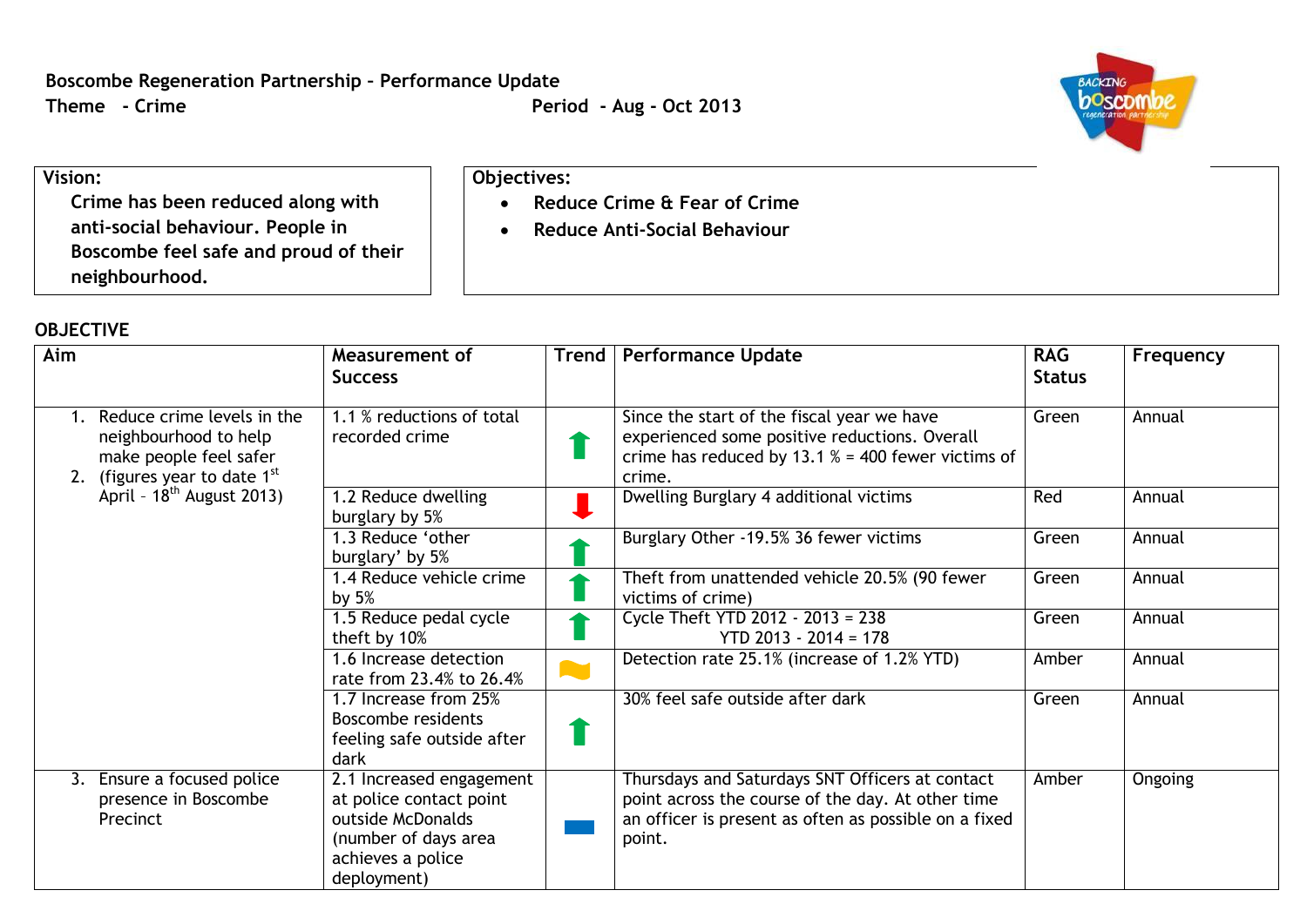| 2.2 Police contact point<br>(Tardis)                               | Planning permission approved. Local businesses<br>support the project and have agreed to fund the<br>build. Cost of ground work established. Next<br>meeting to discuss cost of build with architects,<br>local businesses and owner of steel fabrication<br>company. Total cost 15K approaching 15 sponsors.<br>Sponsor recognition to be discussed at Atlas<br>12092013.                                                                                                                                                                                                                                                                                                                                                                                            | Amber | Ongoing |
|--------------------------------------------------------------------|-----------------------------------------------------------------------------------------------------------------------------------------------------------------------------------------------------------------------------------------------------------------------------------------------------------------------------------------------------------------------------------------------------------------------------------------------------------------------------------------------------------------------------------------------------------------------------------------------------------------------------------------------------------------------------------------------------------------------------------------------------------------------|-------|---------|
| 2.3 Greater engagement<br>with the Precinct's retail<br>properties | Meeting with top ten retail properties to explain<br>the Police's expectations regarding the role they<br>can play to reduce retail theft.<br>Meeting with Sainsbury's regarding amount of<br>retail theft and use of shop watch radio. Greater<br>understanding achieved, work in progress to<br>support.                                                                                                                                                                                                                                                                                                                                                                                                                                                            | Green | Ongoing |
| 2.4 Growth of<br>shopwatch/Business<br>Watch                       | Member of SNT or Insp Weeks attends monthly<br>meeting with Boscombe Business Watch.<br>September meeting welcomed the honest<br>feedback regarding concerns from local sweet shop<br>and learning gained from discussions with<br>Sainsburys.                                                                                                                                                                                                                                                                                                                                                                                                                                                                                                                        | Amber | Ongong  |
| 2.5 Precinct Policing<br>Proposal                                  | £74k secured from Recession Fund through BBC<br>Executive Gateway Board. This includes:<br>£14k for Business Watch (software and<br>$\bullet$<br>handsets) the enhanced radio system is<br>important for the command and control of<br>the proposed CSAS<br>£60k for CSAS proposal: this will cover years 1<br>costs for 2 full time uniformed guards with<br>additional powers accredited by the Chief<br>Constable, working closely with the Police. If<br>successful year 2 funding and beyond will need to<br>be covered through the business community.<br>Cpi approved GUK as a CSAS recognised company.<br>Currently with Chief Constable for authorisation of<br>powers.<br>Recruitment of staff.<br>Vetting of staff.<br>Training staff.<br>Tutoring period. | Green | Ongoing |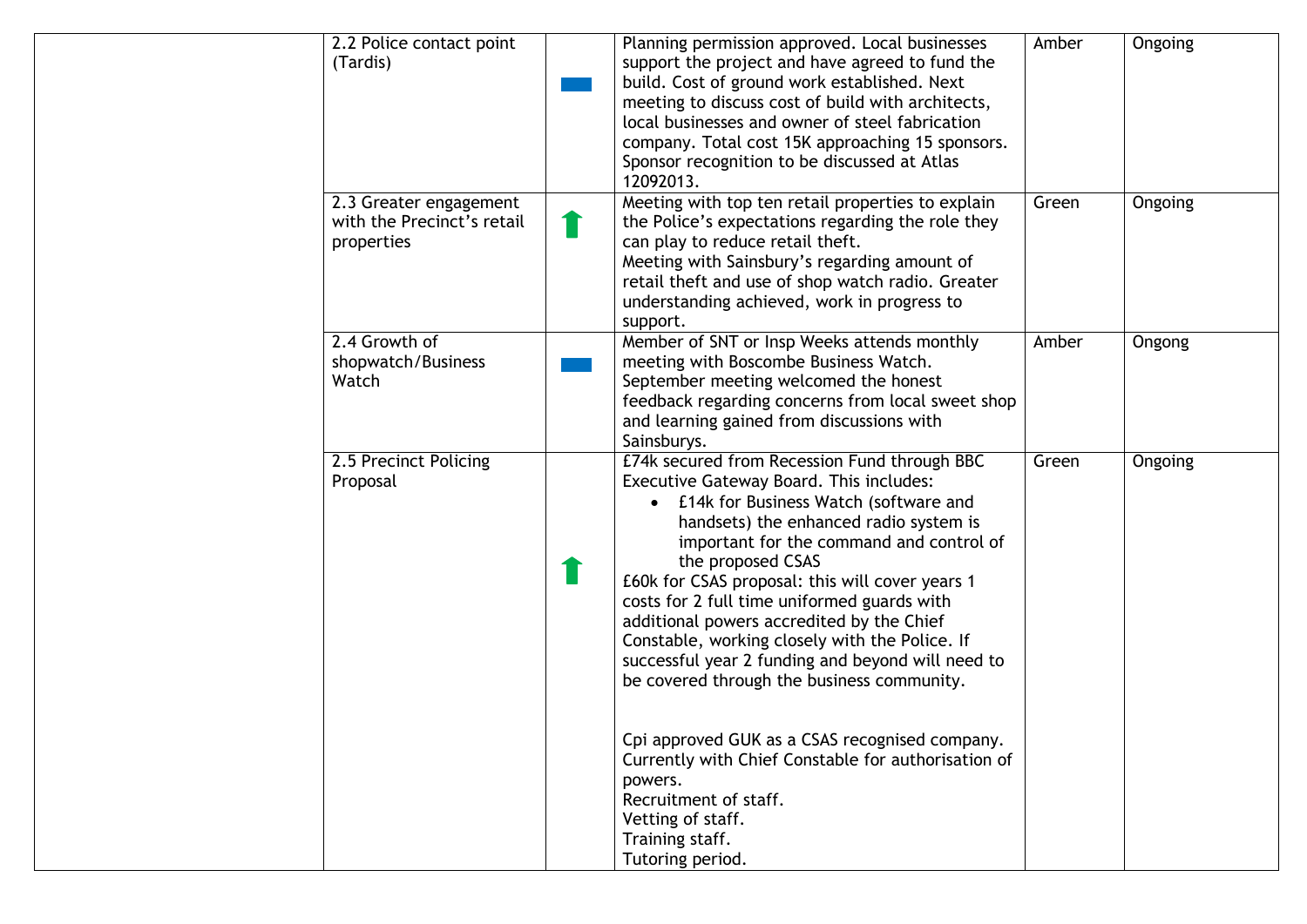| Drive out drug dealers by<br>information led<br>enforcement activity.                                                                                                               | 3.1 Number of misuse of<br>drugs warrants executed            |                | Tasking officer in place to co-ordinate central<br>tasks with local tactical deployments. April until<br>$Oct 2013 = 40.$<br>111 arrests since first of April 2013<br>Averaging 60 stop & searches per month for drugs<br>with 40% success rate (items found).                                                                                                                                                           | Green | Ongoing |
|-------------------------------------------------------------------------------------------------------------------------------------------------------------------------------------|---------------------------------------------------------------|----------------|--------------------------------------------------------------------------------------------------------------------------------------------------------------------------------------------------------------------------------------------------------------------------------------------------------------------------------------------------------------------------------------------------------------------------|-------|---------|
|                                                                                                                                                                                     | 3.2 Decrease from 83% of<br>Boscombe residents seeing         | $\blacksquare$ | 89% in 2012 resident survey.                                                                                                                                                                                                                                                                                                                                                                                             | Red   | Annual  |
|                                                                                                                                                                                     | drug dealing as a problem<br>in Boscombe.                     |                | Echo no longer invited to 'run of the mill' warrants<br>but will be invited to significant operations to<br>control appropriate media messages.                                                                                                                                                                                                                                                                          | Amber | Ongoing |
|                                                                                                                                                                                     |                                                               |                | Local Cllrs invited to as many drugs related<br>Warrants as practical.                                                                                                                                                                                                                                                                                                                                                   | Green | Ongoing |
|                                                                                                                                                                                     |                                                               |                | Positive enforcement activity- a culture of 'you<br>tell us, we will take action' continues.<br>Average of 64 stop searches per month.<br>April - Oct = 111 arrests for possession of drugs.                                                                                                                                                                                                                             | Green | Ongoing |
|                                                                                                                                                                                     | 3.3 Increase the<br>membership of Boscombe<br>landlord group. | T              | Tenant Watch is on hold due to Data Protection<br>issues relating to disclosing data to other<br>individuals/agencies without the owner (tenants)<br>consent.<br>Boscombe Project Officer, Strategic Housing<br>Services, will take the lead and develop the terms<br>of reference and the objectives of the group.<br>Social Landlords have expressed an interest in<br>attending this meeting and sharing information. | Green | Ongoing |
| 5. Ensure persons released<br>from prison are located<br>where they will receive<br>support and are not<br>encouraged to reoffend due<br>to peer pressure or life<br>circumstances. | 4.1 Reduction in numbers<br>of allocations from HMP           |                | <b>Operation Galaxy:</b><br>The geographical area within which operation<br>Galaxy will focus in under review, it is likely that<br>it will evolve into a blend of Local Authority Ward<br>areas and Police Beat areas. This is necessary to<br>establish a geographical boundary for the group.                                                                                                                         | Amber | Ongoing |
|                                                                                                                                                                                     |                                                               |                | Work is ongoing to establish the accurate number<br>of HMO's in a defined area as there appears to be<br>an intelligence gap regarding the registered and<br>unregistered HMO's. Local Authority data is being<br>utilised to achieve the true picture.                                                                                                                                                                  | Amber | Ongoing |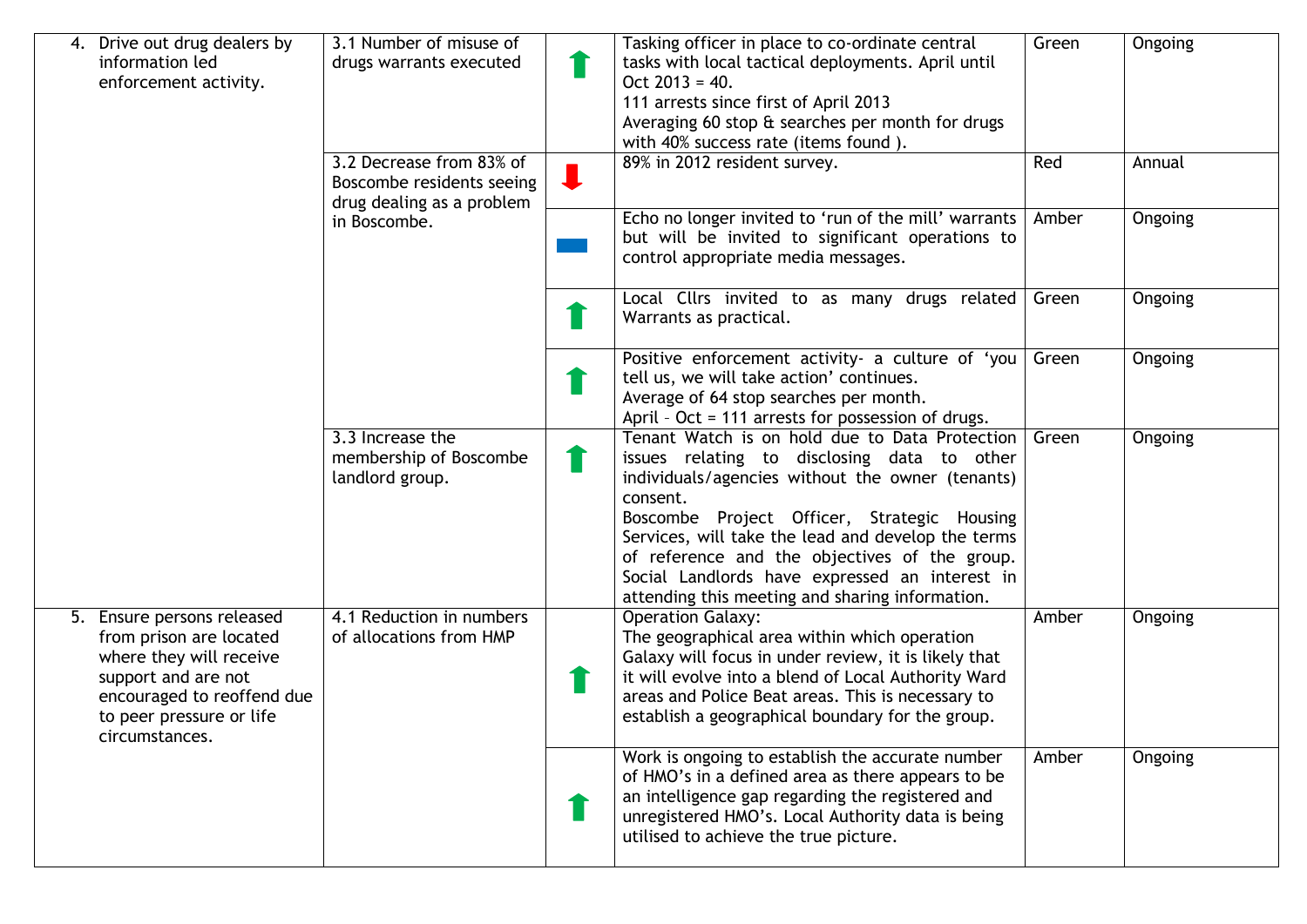|                                                                                     |                                                                         | HMO's and accommodation offering supported<br>living will be risk assessed using current 12 months<br>of Police, Council, Fire Service and Ambulance<br>data. The findings of this assessment will be<br>graded Red- Amber- Green. An inspection regime<br>will then focus on visiting properties identified as<br>being the most risk.                                                                                                                                                                                                                                                                                                                                                                                           | Amber | Ongoing |
|-------------------------------------------------------------------------------------|-------------------------------------------------------------------------|-----------------------------------------------------------------------------------------------------------------------------------------------------------------------------------------------------------------------------------------------------------------------------------------------------------------------------------------------------------------------------------------------------------------------------------------------------------------------------------------------------------------------------------------------------------------------------------------------------------------------------------------------------------------------------------------------------------------------------------|-------|---------|
|                                                                                     |                                                                         | Voluntary Code of Practice is complete and has<br>been through the consultation process.                                                                                                                                                                                                                                                                                                                                                                                                                                                                                                                                                                                                                                          | Amber | Ongoing |
|                                                                                     |                                                                         | Continue to review planning applications for new<br>HMO's and consider whether to formally object<br>due to potential impact on the local community<br>and the work of the Boscombe Regeneration<br>Partnership.                                                                                                                                                                                                                                                                                                                                                                                                                                                                                                                  | Amber | Ongoing |
| <b>Objective: Reduce anti-social</b><br>behaviour                                   | 5.1 Reduction from 49% of<br><b>Boscombe residents</b>                  | 51% in 2012 resident survey                                                                                                                                                                                                                                                                                                                                                                                                                                                                                                                                                                                                                                                                                                       | Red   | Annual  |
| 6. Reduce levels of anti-social<br>behaviour to help make<br>people feel safer.     | perceiving ASB to be a<br>significant problem.                          | Since the start of the fiscal year there has been a<br>negligible change in the number of reported<br>incidents of ASB (slight decrease) compared with<br>the same time period last year - 10% regarding<br>personal ASB. Police believe this is directly linked<br>to all agencies working hard to develop greater<br>engagement with the community. This in turn<br>creates an increase in reporting of ASB as they are<br>encouraged to do so. Over the past 12 months<br>there have been a number of significant ASBO's:<br>7 regarding on street drug dealing<br>6 regarding on street prostitution<br>A number of ASBO's regarding general ASB, most<br>notably 16 year old who breached ASBO being<br>jailed for 8 months. | Amber | ongoing |
|                                                                                     | 5.2 Reduction from 79% of<br>Boscombe residents<br>stating that drunk & | 82% in 2012                                                                                                                                                                                                                                                                                                                                                                                                                                                                                                                                                                                                                                                                                                                       | Red   | Annual  |
|                                                                                     | rowdy people are a<br>problem in their area.                            | Officers continue to take positive action regarding   Amber<br>drunk & rowdy behaviour.<br>Officers attend local community forums and<br>inform those in attendance what action has<br>recently been taken by the Police and Council.                                                                                                                                                                                                                                                                                                                                                                                                                                                                                             |       | Ongoing |
| 7. Support vulnerable females<br>involved in on street<br>prostitution to move away | 6.1 Number of females<br>who leave on street<br>prostitution.           | <b>Operation Planet update</b><br>Community Safety Team Partnership Officer is now                                                                                                                                                                                                                                                                                                                                                                                                                                                                                                                                                                                                                                                | Amber | Ongoing |